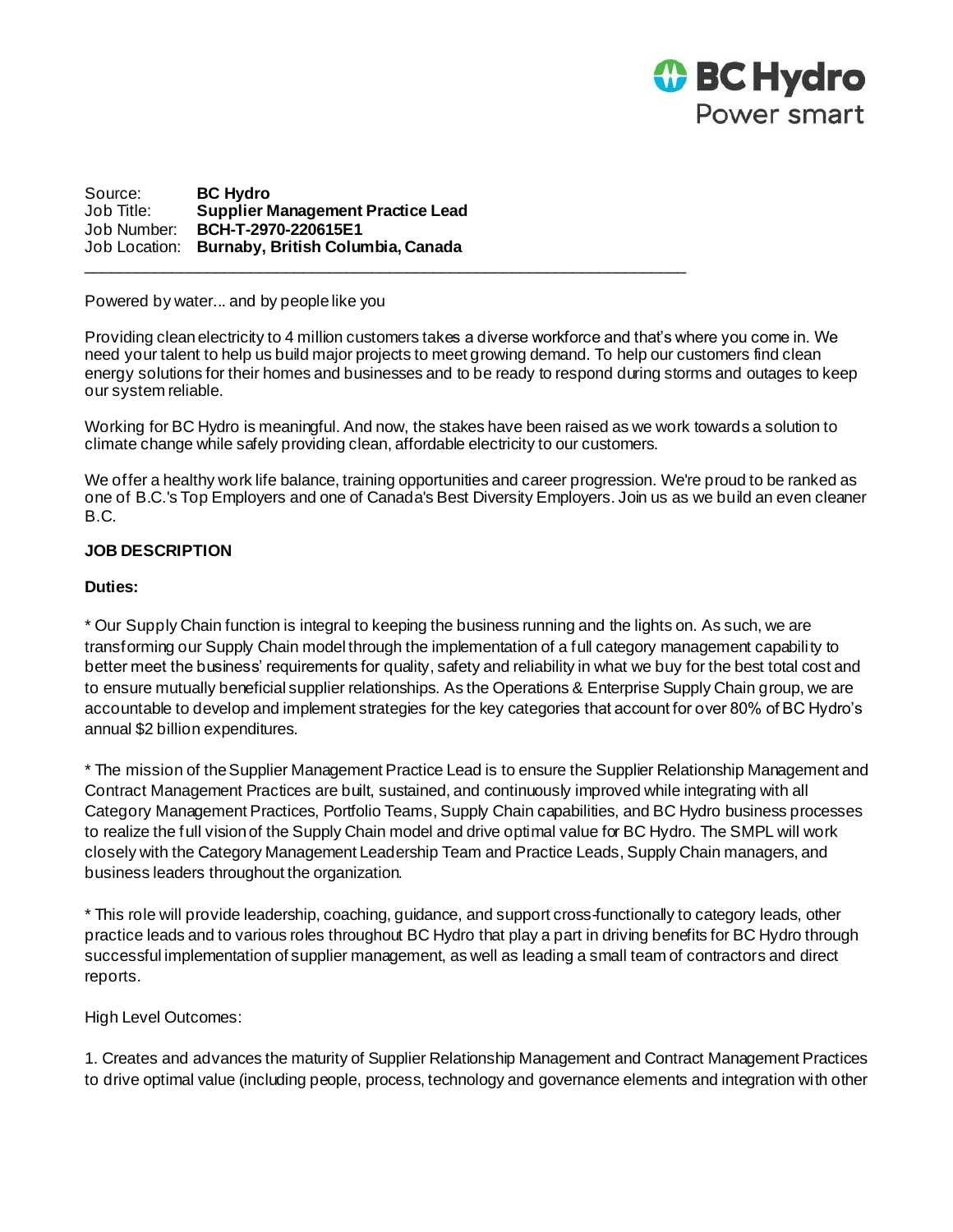

practices). This temporary position will drive the continued adoption of a consistent approach to contract performance management across BC Hydro.

2. Provide strategic guidance to Category Teams and others (CatMan Leadership, Senior BCH Leaders and Executives) with respect to ensuring the consistent implementation of the Supplier Relationship Management and Contract Management Practice in Supply Chain, Business Groups, and with specific contracts and suppliers.

3. Ensures the Supplier Relationship Management and Contract Management Practice is integrated with other practices within Category Management and around BC Hydro to ensure BC Hydro achieves optimal benefit realization. Provides tracking and reporting to support understanding of overall BCH supplier/contract performance and value generated through Supplier Relationship Management and Contract Management practices.

4. Manages a small team of senior procurement professionals in the delivery of initiatives within supplier relationship and contract management programs.

5. Champion effectiveness and efficiency through continuous learning and development, technology, data/analytics and systems advancement.

### **Qualifications:**

• University degree Bachelor's (MBA or Master's or other additional education preferred)

• Minimum 8 years related business/supply chain experience that could include a combination of strategic business planning, complex sourcing, supplier management, contract management and/or business change implementation or an equivalent combination of education and experience

• Demonstrated knowledge and results in creating, maintaining, and sustaining business processes in a multistakeholder environment

• Experience working in a project-based environment that has aspects similar to a start-up and evolving it into sustainment

• Experience working in a team environment that is complex, with multiple stakeholders and strategic considerations

- Experience coaching and providing leadership
- Experience with program design and management, preferred

In addition to BC Hydro's P4 competencies which are: Strategic Thinking, Execution and Working Smart, People Leadership, Relationship Development and Collaboration, Communication and presence, & Self-Management (please see link), additional competencies/abilities/skills are:

• Planning and Program management: Establishes plans through an interactive thinking and organizing process that builds clarity with respect to goal(s) and what is required to achieve the goal(s) and outcomes. Actively manages the plan using project management approaches (tools, processes, terms, etc.), secure resources, progress communications and issues resolution for timely implementation.